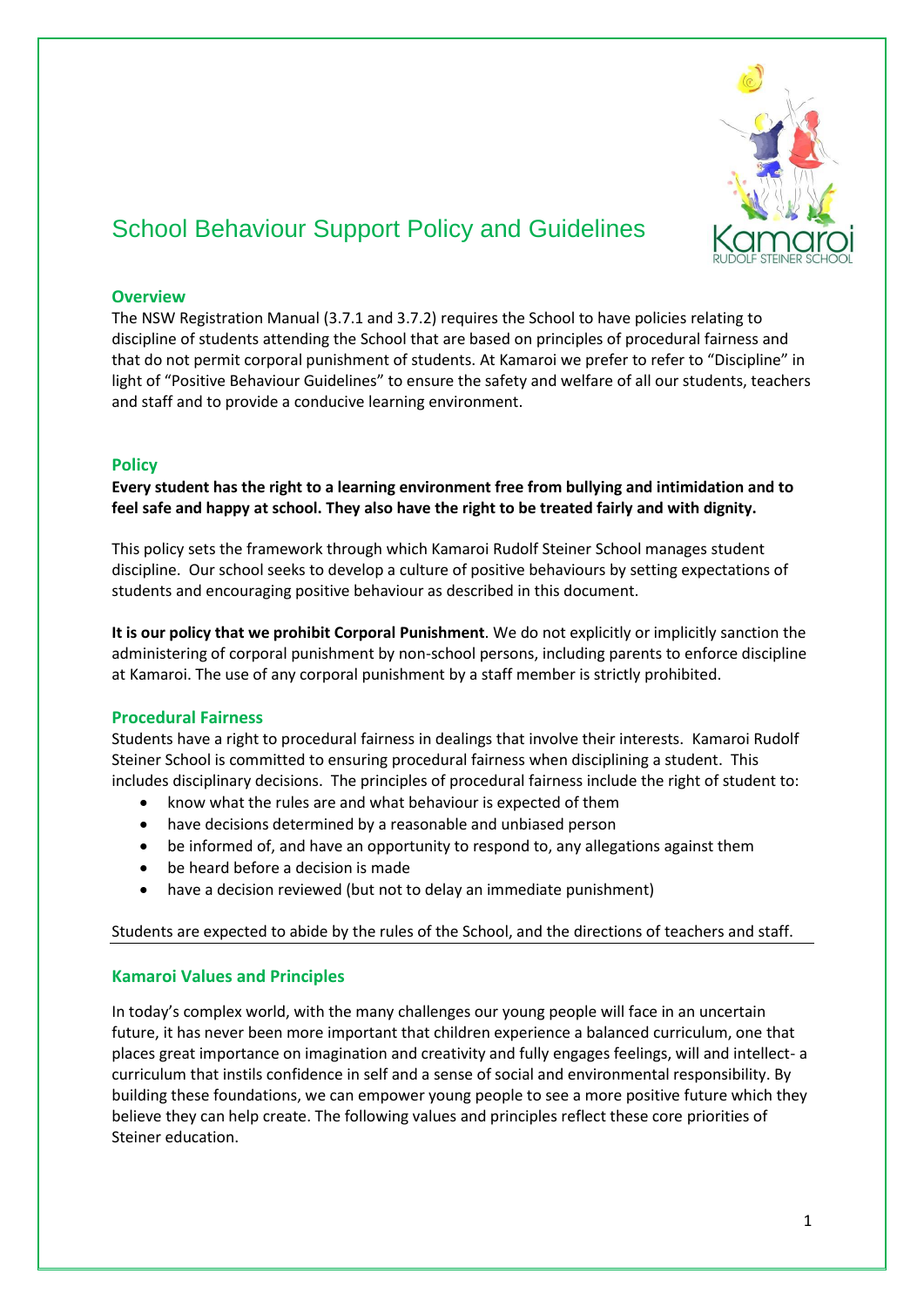## **Our values: Imagination, Connection, Initiative**

Kamaroi Rudolf Steiner School aims to deliver an education based on the stages of human development, as described by Rudolf Steiner. We are a learning organisation with core values of: Imagination, Connection and Initiative.

## **Imagination**

Bringing thinking to all life through imaginative teaching and learning within a culturally rich, integrated curriculum which balances academic, artistic and practical learning experiences.

# **Connection**

Developing a love of and engagement in learning within a supportive learning community which focusses on connection-with self, each other and the world-thus nurturing in the child confidence, and a positive attitude towards others and the future.

## **Initiative**

The development of responsible, flexible and resilient individuals who impart purpose and direction to their lives.

Kamaroi Rudolf Steiner School:

- Provides the opportunity for students to learn in an environment that will foster safe, respectful learners.
- Enhances skills that will develop each student in a holistic way; fostering citizenship and fairness.
- is committed to the education of the students and provides opportunities and frameworks for learning
- encourages students to demonstrate that: we are kind, we are responsible, we all join in, we act safely
- believes the positive behaviour of students is most successful when there is a shared understanding and collaboration between staff, parents, students and community

# **Positive Behavioural Interventions & Supports (PBIS)**

In our efforts to establish a safe, welcoming and purposeful learning environment, we have implemented a program called Positive Behavioural Interventions & Supports (PBIS). PBIS actively encourages students to achieve their academic potential while also behaving with good character. At Kamaroi Rudolf Steiner School the focus is on teaching and encouraging appropriate behaviour in all areas of the school, concentrating on the instruction of the school's expectations: kindness, responsibility, participation, safety. *See appendix 2* Students who are safe, respectful learners act appropriately so they maximize their learning opportunities and do not detract or interfere with the learning opportunities of their classmates.

Students are actively involved in learning what our four expectations mean and look like in all areas of our school through activities, explicit lessons, demonstrations and role-playing.

## **Positive Behaviour Schools**

PBIS Schools emphasize a school-wide system of supports that include strategies for defining, teaching, and supporting appropriate behaviour. The goal is to design the most effective learning community possible with the best outcomes for all students. Attention is focused on creating and sustaining school-wide, classroom, and individual systems of support. PBIS teaches behavioural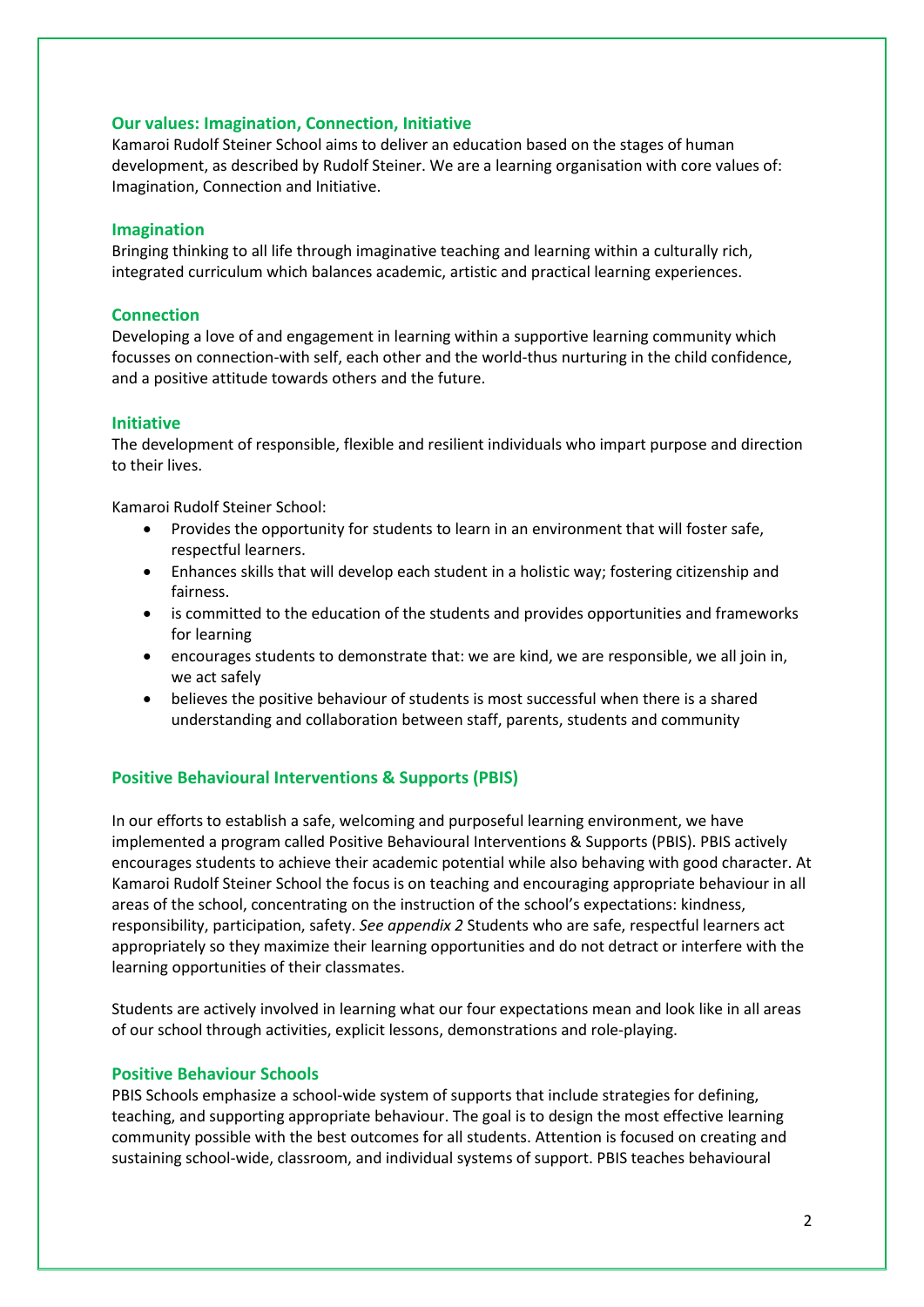expectations and acknowledges students for following them. The goal is to establish a climate in which appropriate behaviour is the norm.

#### **Classroom Management**

The key to a positive and effective learning environment is sound classroom management that addresses all aspects of the classroom. Rhythm and routine is important in a Steiner classroom and these are built into the daily and weekly timetable. Establishing routines for the class helps children understand what is expected and helps maintain an orderly and functioning classroom. These routines are revisited frequently by the teachers each year so all students understand the routines and are able to perform them. Areas that may be addressed include getting the teacher's attention, using the toilet, sharpening a pencil, speaking to each other appropriately, sharing and any other routine that takes place on a daily basis.

Class agreements are developed each year in collaboration with the students and reflect the age and stage of development of the class. Consequences are agreed upon in consultation with the students.

The consequences used by teachers when a student fails to abide by classroom agreements are unique to each teacher and class, whilst still adhering to the overarching expectations of the school. Although it is impossible to anticipate all possible situations, general plans will be in place for dealing with any behaviours that detract from the learning environment and these will be used consistently. This will be the first step in dealing with inappropriate behaviours that are considered to be small.

Note: students who persistently disrupt learning with minor offenses may require involvement of the Director of Wellbeing and/or the Principal.

#### **What if the routines and procedures are not effective?**

Routines and procedures are implemented to address behaviour in a proactive manner. At times this may not be enough or effective. When all attempts to deal with a behaviour using the class agreements have been ineffective and the behaviour is still of a minor nature, that is Ripple 1, teachers will implement consequences as agreed to with the class. Consistently repeating offenses may be escalated to consequences for Ripple 2 and Ripple 3.

#### **Ripples 1, 2, 3**

Student misconduct at Kamaroi Rudolf Steiner School is categorised into 3 different levels under the heading of Ripples 1, 2 and 3. We acknowledge that one off behaviours are cumulative. To determine the severity of an incident please refer the staff follow clearly outlined steps that are overseen by our Director of Wellbeing and Principal. Behaviours that fall in the Ripple 1 or 2 category will be managed and recorded by the teacher who is also responsible for determining the appropriate consequence. Behaviours that fall into Ripple 2 will also include a member of the Leadership Team who will also keep independent records. Incidents that require more immediate solutions and/or the attention of the Principal come under Ripple 3. The Principal will speak with the student and contact the parent if needed, and determine an appropriate consequence. A variety of factors are taken into account while processing a major report, therefore, the consequences that arise will vary from student to student. The Principal will keep a record of any incidents.

#### **Important**

In order to create an environment conducive to learning we must remember that discipline procedures are not the answer to problematic behaviour but rather serve as a consequence– it is the positive **relationships** we build as a learning community between students, families and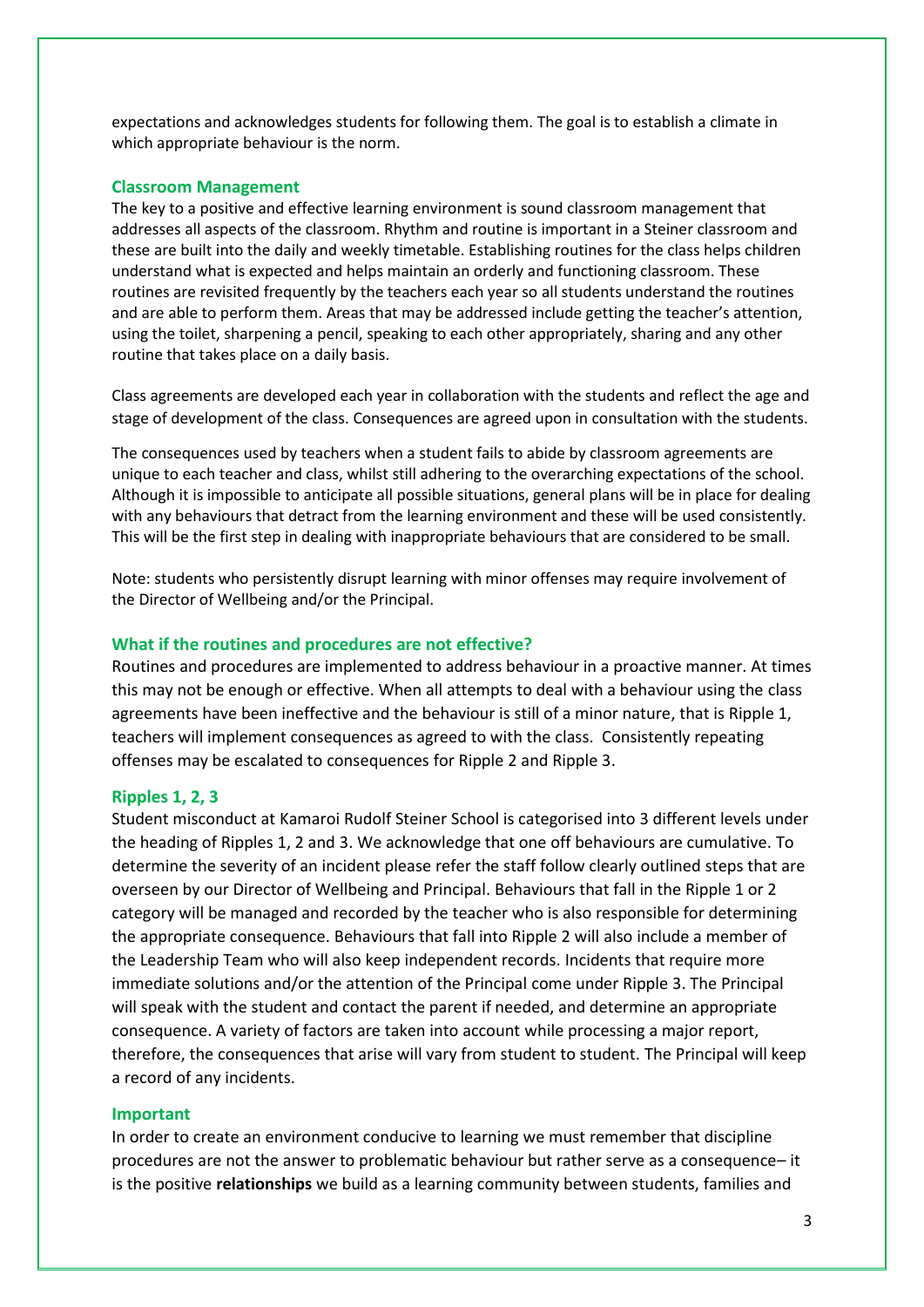staff that make a difference. Kamaroi Rudolf Steiner School staff strive to create a positive environment by making connections with our students and families. Children learn best in the context of positive relationships and a safe, comfortable atmosphere. Our teachers will explain appropriate behaviour and consequences throughout the year. They detail why it is important and encourage all students to be Kind, responsible and safe learners. By teaching students the necessary social skills for future success we set our students on a course to be lifelong learners and successful citizens.

## **Golden Book**

The Golden Book is a positive encouragement to the students and can be added to by any teacher. It remains in the Staff Room. The Golden Book is used when a student's behaviour excels expectations, does something above and beyond to help others. The entry in the Golden Book may be read at assemblies if warranted.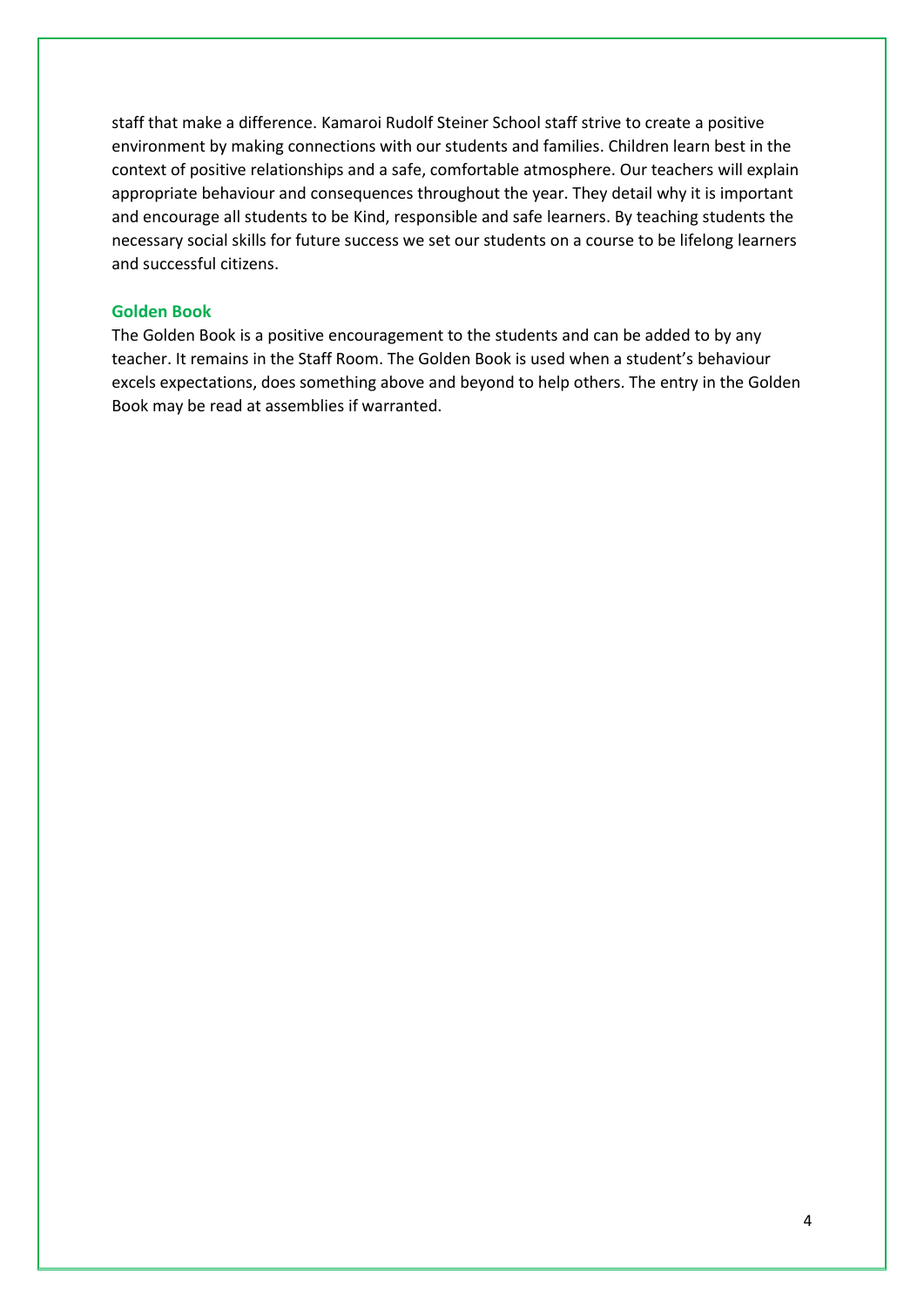## **APPENDIX 1**

# KAMAROI EXPECTATIONS AND SCHOOL RULE CARDS



# At Kamaroi we...

- keep hands and feet to ourselves
- act and move with care
- use kind words and do kind deeds
- support and encourage others
- include others
- are in the right place at the right time
- do as staff ask the first time
- keep Kamaroi beautiful

We will receive a consequence if we don't follow the rules in the classroom, on the playground or on the bus.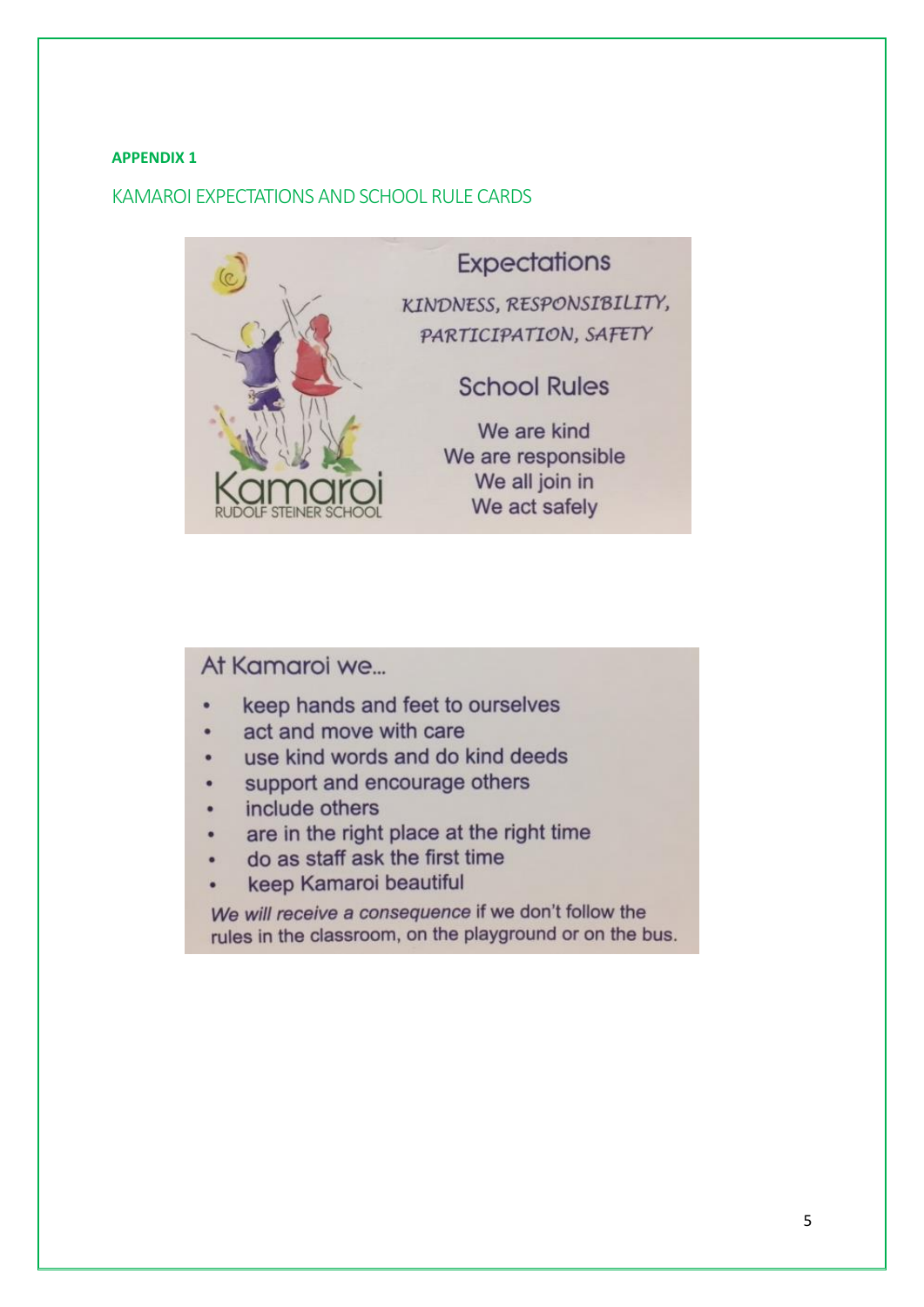# **APPENDIX 2**

# Kamaroi's Expectations: Kindness/ Responsibility/ Participation/ Safety

| <b>Core Values</b><br>In the Classroom |                                                                                                                                                                                                                                                                                                                                                                                              | On the Bus                                                                                                                                                                                                                                                                                                       | In the Playground                                                                                                                                   |  |
|----------------------------------------|----------------------------------------------------------------------------------------------------------------------------------------------------------------------------------------------------------------------------------------------------------------------------------------------------------------------------------------------------------------------------------------------|------------------------------------------------------------------------------------------------------------------------------------------------------------------------------------------------------------------------------------------------------------------------------------------------------------------|-----------------------------------------------------------------------------------------------------------------------------------------------------|--|
| <b>Responsibility</b>                  | *Follow instructions<br>*Be at the right place at the right time<br>*Focus on learning<br>*Accept responsibility for behaviour                                                                                                                                                                                                                                                               | *Keep your belongings in your bag<br>* Stay with the group while walking to the bus<br>*be in the right place at the right time<br>*Wait sensibly<br>*Do as adults ask                                                                                                                                           | *Be fair<br>*Follow rules<br>*Take turns<br>*Respond to bells<br>*Keep Kamaroi beautiful                                                            |  |
| <b>Kindness</b>                        | *Use kind words<br>*Manners e.g. please, thank you, excuse<br>me<br>*Use kind actions<br>*Offer help<br>*Include others<br>*When someone asks you to stop then<br>stop<br>* Do as adults ask the first time                                                                                                                                                                                  | *Greet and thank the driver<br>*Look after each other<br>*Speak respectfully                                                                                                                                                                                                                                     | <i>*Take turns</i><br>* Include others (actively)<br>* Help others who are hurt/upset and tell<br>the teacher on duty<br>*Greet the teacher on duty |  |
| Safety                                 | *Keep hands and feet to yourself<br>*Walk and move with care *Listening for<br>instructions and responding the first time<br>*Asking for help/if when needed<br>*Keeping voices safe words, volume, tone<br>*Support and encourage others<br>contributions and ideas - verbal and non-<br>verbal support and encouragement e.g.<br>facial expressions to make a safe learning<br>environment | *Be on time<br>* Balls are in bags or held by the teacher<br>*Listen to instructions from teachers (both<br>Kamaroi and CC)<br>*Stay in your seat on the Bus; Hold onto a pole,<br>if standing (only stand if there aren't seats)<br>*If there is bad behaviour on the bus tell an<br>adult as soon as possible. | *Use equipment safely and appropriately<br>*Wear shoes and a hat (keep your body<br>safe)<br>* Stay in bounds; ask for help if/when<br>needed       |  |
| Participation                          | *Listening Attentively<br>*Contribute positively<br>*Work with others<br>*Do what we are doing now<br>* Be patient                                                                                                                                                                                                                                                                           | *Sit on a seat if one is available<br>*Stay together as a group when walking<br>*Be at the right place at the right time<br>*Wait patiently and be ready to leave                                                                                                                                                | *Follow the rules of the game<br>*be inclusive<br>*Take turns<br>*Be clear and communicate with your<br>friends                                     |  |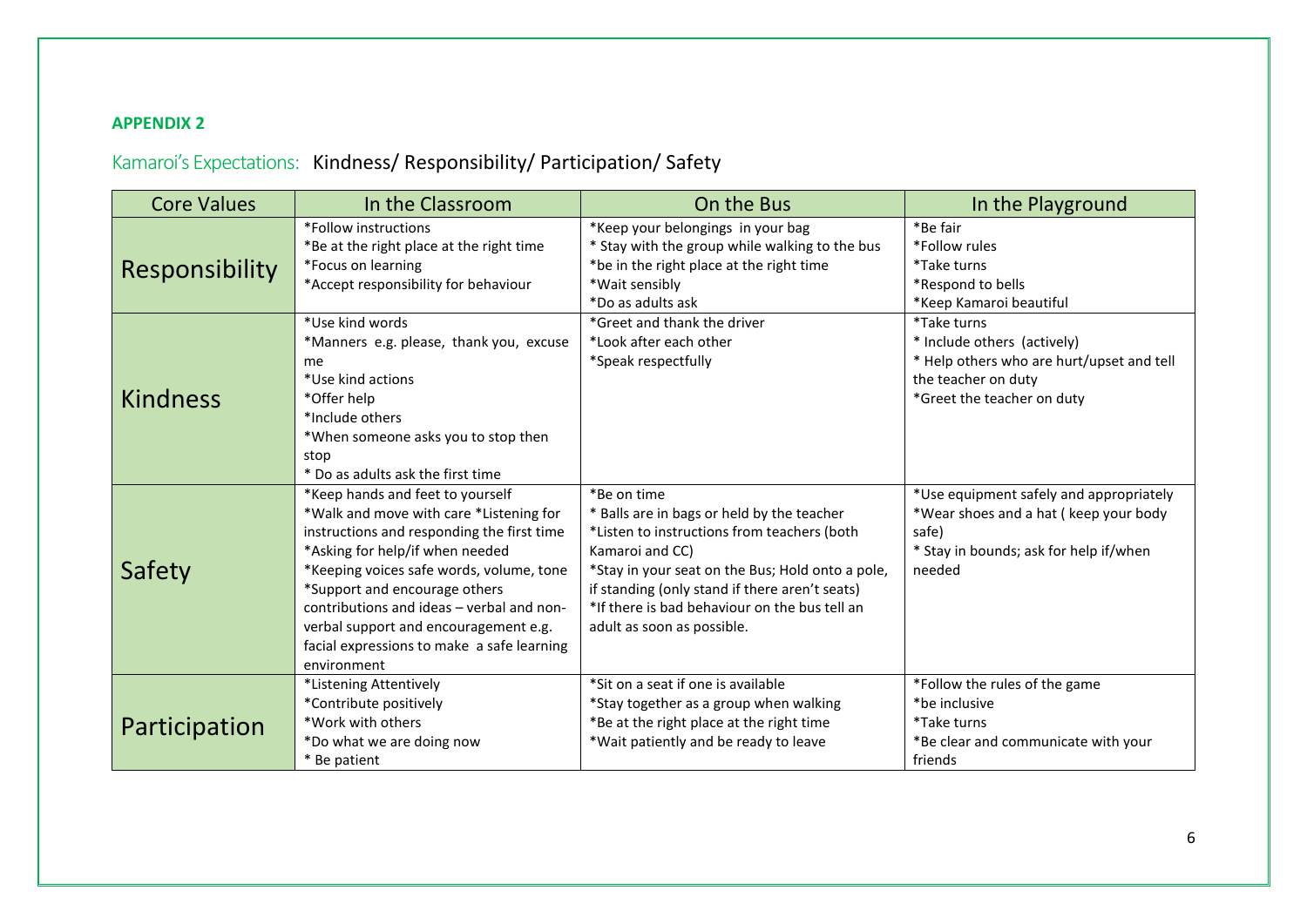| <b>Core Values</b> | Kamaroi Kitchen                                                                                                                                 | Assembly and play<br>performances and<br>festivals                                                                     | Office Foyer                                                                                                                                                                                                                                             | Library                                                                                                                                                                                                                | <b>Music</b><br>Ensembles/tutors                                                                                                                                                                             |
|--------------------|-------------------------------------------------------------------------------------------------------------------------------------------------|------------------------------------------------------------------------------------------------------------------------|----------------------------------------------------------------------------------------------------------------------------------------------------------------------------------------------------------------------------------------------------------|------------------------------------------------------------------------------------------------------------------------------------------------------------------------------------------------------------------------|--------------------------------------------------------------------------------------------------------------------------------------------------------------------------------------------------------------|
| Responsibility     | *Wait patiently in the<br>correct line<br>*Return crockery to the<br>kitchen<br>*Dispose of rubbish<br>responsibly<br>*Remember manners         | *Full body listening<br>*Enter and leave in a quiet<br>and respectful way<br>*Good audience manners                    | *Move through the area<br>quietly<br>*Have a clear purpose to be<br>there<br>*Not to be used as a shortcut                                                                                                                                               | * School Bags kept tidily<br>outside, away from the<br>door<br>*Use equipment for<br>intended use<br>*Return books to correct<br>place<br>*Inside voices in the Library<br>*Remember your library<br>bag for borrowing | *Remember to bring<br>instrument and books<br>*Treat instruments with<br>care<br>*Listen and follow<br>directions<br>*Don't play an instrument<br>when the teacher is<br>speaking<br>*Help with tidying up   |
| <b>Kindness</b>    | *Wait patiently in a line<br>* Remember manners - say<br>please and thank you<br>*Return plates bowls and<br>cutlery<br>*Put rubbish in the bin | * Be a silent or supportive<br>audience<br>*Active or whole body<br>listening<br>*Enter / exit unobtrusively           | *Wait quietly to be invited in<br>by Frances' Office or the back<br>offices<br>*Greet staff say good<br>morning/afternoon etc.<br>*Use manners, please thank<br>you, excuse me to parents<br>teachers and students<br>*Use a respectful tone of<br>voice | *Use manners, please<br>thank you to parents<br>teachers and students<br>*Use a respectful tone of<br>voice<br>*Recommend books to one<br>another<br>*Help others to find books                                        | *Don't play when teacher<br>is speaking<br>*Tidy up after yourself                                                                                                                                           |
| Safety             | *Line up in two lines and<br>wait quietly<br>*hands and feet to yourself                                                                        | *hands and feet to ourselves<br>*follow the teachers<br>instructions<br>*keep aisles clear                             | *Use care going up and down<br>the stairs; hold the railing<br>*Walk only<br>*Keep foyer clear of all<br>belongings                                                                                                                                      | *Use all books, beanbags<br>and equipment for their<br>intended purpose only                                                                                                                                           | *instruments are to be<br>used for playing music<br>*Careful and thoughtful<br>actions<br>*respond the first time                                                                                            |
| Participation      | N/A                                                                                                                                             | *Join in and sing verses<br>*Full body listening<br>*Clapping at appropriate<br>times *Give your best in<br>rehearsals | N/A                                                                                                                                                                                                                                                      | *Full body listening<br>*Contribute to discussions<br>*Suggest books that you<br>enjoyed; make positive<br>recommendations<br>*move quietly and carefully<br>around the Library                                        | *Full body listening<br>*Be on time and<br>purposeful in how you get<br>to and from lessons<br>* Be patient<br>*Sing and play instruments<br>only when instructed to do<br><b>SO</b><br>*Work as an ensemble |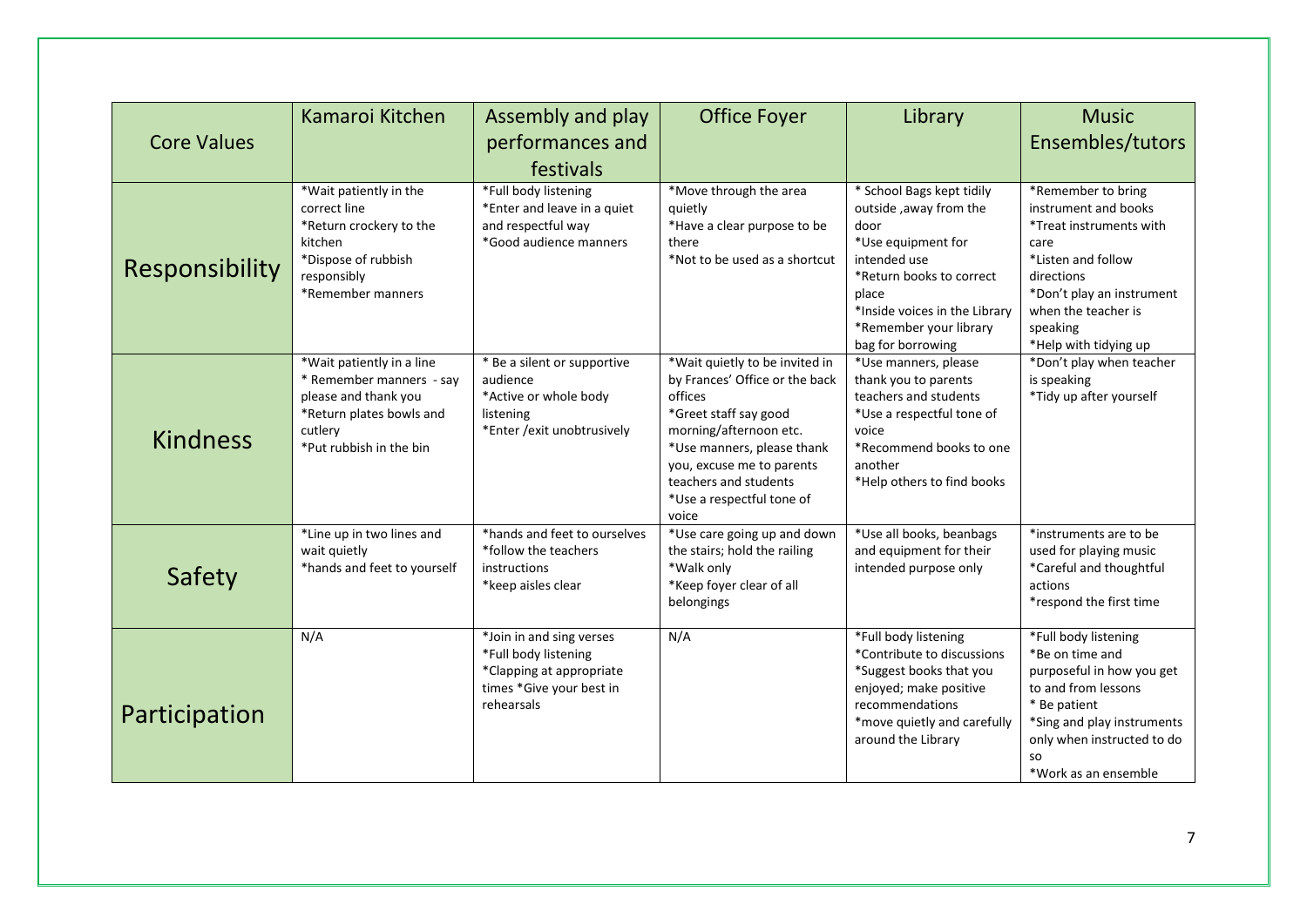# **APPENDIX 3**

# BEHAVIOUR MANAGEMENT FLOW CHART

Ripple 1 managed by the teacher; three or more incidents of a student not following the class agreements or school rules

# ↓

Ripple 2 initially managed by the teacher and in collaboration with the Director of Wellbeing. The Director of Wellbeing will focus questions to the students from the "What's the Problem" document and appropriate consequences followed. The teachers record the behaviour in their log. Parents may be contacted depending on the situation.

# ↓

Ripple 3 The Director of Wellbeing and Principal manage the situation at this level. Parents contacted regarding the incident along with appropriate consequences for the student in line with the Kamaroi's discipline policy.

↓

A school based behaviour plan may be implemented